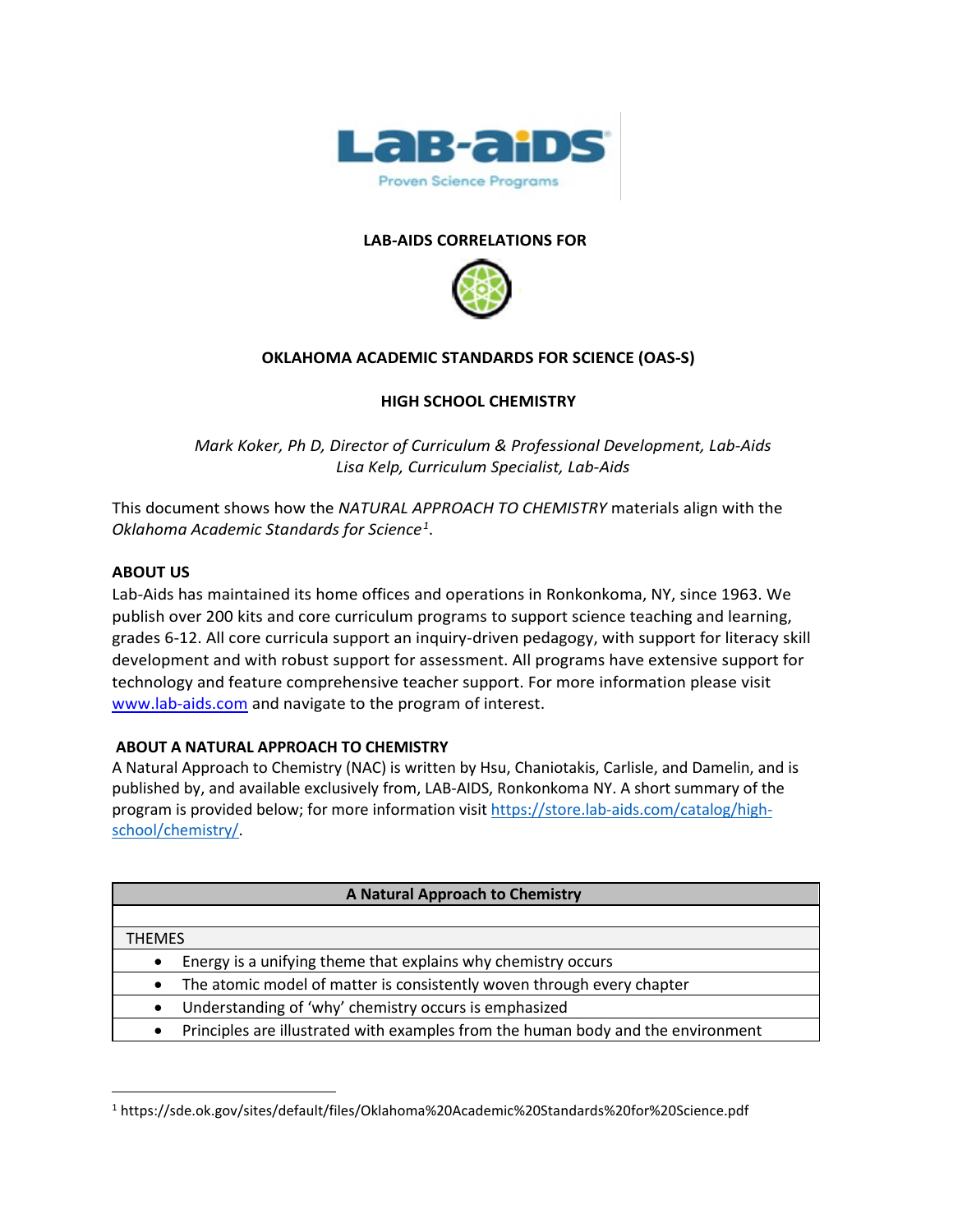| <b>ORGANIZATION OF CONTENT</b>                                                                 |                 |                                                                                  |  |  |  |  |
|------------------------------------------------------------------------------------------------|-----------------|----------------------------------------------------------------------------------|--|--|--|--|
| Fundamentals                                                                                   | Chapters 1-4    | Present comprehensive overview of all main ideas in                              |  |  |  |  |
|                                                                                                |                 | chemistry such as the atomic nature of matter, systems,                          |  |  |  |  |
|                                                                                                |                 | temperature, and energy.                                                         |  |  |  |  |
|                                                                                                |                 |                                                                                  |  |  |  |  |
|                                                                                                |                 | "Big Picture"                                                                    |  |  |  |  |
| <b>Core Concepts</b>                                                                           | Chapters 5 -14  | Present in-depth coverage of all major topic areas. They                         |  |  |  |  |
|                                                                                                |                 | developed usable understanding of the big ideas laid out in                      |  |  |  |  |
|                                                                                                |                 | the first four chapters. The treatment includes strong                           |  |  |  |  |
|                                                                                                |                 | conceptual development as well as algebra-based<br>quantitative problem solving. |  |  |  |  |
|                                                                                                |                 |                                                                                  |  |  |  |  |
|                                                                                                |                 | All academic content and instruction standards for                               |  |  |  |  |
|                                                                                                |                 | chemistry have been met by the end of Chapter 14.                                |  |  |  |  |
| Applications                                                                                   | Chapter 15 - 21 | Provide deeper exploration of significant areas of interest                      |  |  |  |  |
|                                                                                                |                 | in chemistry.                                                                    |  |  |  |  |
|                                                                                                |                 |                                                                                  |  |  |  |  |
|                                                                                                |                 | Examples include rechargeable batteries, materials science,                      |  |  |  |  |
|                                                                                                |                 | planetary atmospheres, etc.                                                      |  |  |  |  |
|                                                                                                |                 | COMPLETE LEARNING SYSTEM - SUPPORTS DISTANCE LEARNING                            |  |  |  |  |
| Coordinated student textbook                                                                   |                 |                                                                                  |  |  |  |  |
| Integrated laboratory investigations manual containing 58 labs to choose from                  |                 |                                                                                  |  |  |  |  |
| New laboratory control, data collection and probe system (The LAB-MASTER)                      |                 |                                                                                  |  |  |  |  |
| Evaluation elements throughout the curriculum (student book and lab investigation<br>$\bullet$ |                 |                                                                                  |  |  |  |  |
| manual) through which student knowledge or skills are assessed or applied                      |                 |                                                                                  |  |  |  |  |
| Full powerpoints and lab pre videos for teachers - supports distance learning<br>$\bullet$     |                 |                                                                                  |  |  |  |  |
| Includes student podcasts for most student book chapters and sections and lab<br>$\bullet$     |                 |                                                                                  |  |  |  |  |
| prep videos that support distance learning                                                     |                 |                                                                                  |  |  |  |  |

## **ABOUT THE LAB-AIDS CITATIONS**

The following tables are presented in an OAS-S format. Locations in EDC Earth Science that support the OAS-S are identified, in the Student Book, Lab Investigations Manual, or Teacher's Edition.

The following citation…

*Student Book Ch. 2, 5 – 7 Laboratory Investigations 2B, 5A, 6A – C, 7A*

…means the standard is addressed in chapters 2, 5-7 of the Student Book, and labs 2B, 5A, 6A-C and 7A.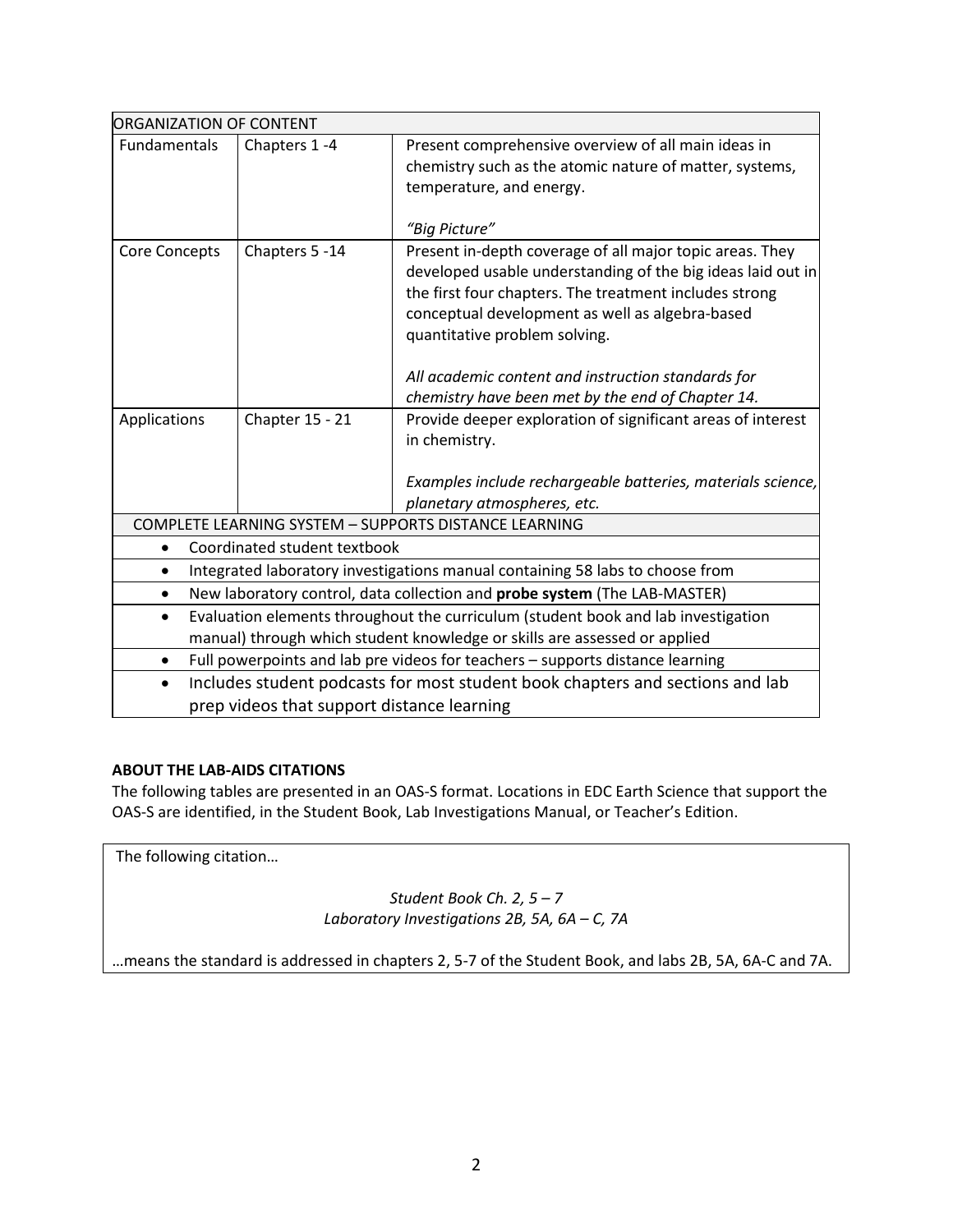# **MATTER AND ITS INTERACTIONS (PS1)**

| <b>OKLAHOMA ACADEMIC STANDARD FOR SCIENCE</b>                    | <b>LOCATION IN NAC PROGRAM</b>                  |
|------------------------------------------------------------------|-------------------------------------------------|
| <b>CH.PS1.1</b> Use the periodic table as a model to predict the | SB: 5.2, 6.3                                    |
| relative properties of elements based on the patterns of         |                                                 |
| electrons in the outermost energy level of atoms.                | $LIM: 2B, 5A, 6A - C, 7A$                       |
| CH.PS1.2 Construct and revise an explanation for the             | SB: 4.2, 5.2, 6.2, 6.3 4, 10.3, 10.4,           |
| outcome of a simple chemical reaction based on the               | 13.1                                            |
| outermost electron states of                                     |                                                 |
| atoms, trends in the periodic table, knowledge of the            | $LIM: 4B - C$ , $10A - C$ , $11A - B$ , $12A -$ |
| patterns of chemical properties, and formation of                | $B, 13B - D$                                    |
| compounds.                                                       |                                                 |
| CH.PS1.3 Plan and conduct an investigation to compare            | SB: 7.1 8.1, 8.2                                |
| the structure of substances at the bulk scale level to infer     |                                                 |
| the strength of electrical forces between particles.             | LIM: 3D, 4A, 8A, 14A, 16A                       |
| CH.PS1.4 Develop a model to illustrate that the release or       | SB: 4.2, 10.4                                   |
| absorption of energy from a chemical reaction system             |                                                 |
| depends upon the changes in total bond energy.                   | LIM: 4B, 10B, 10C                               |
| CH.PS1.5 Apply scientific principles and evidence to             | SB 12.1, 12.2                                   |
| provide an explanation about the effects of changing the         |                                                 |
| conditions of the reacting particles on the rate at which a      | $LIM$ 12A - 12C                                 |
| reaction occurs.                                                 |                                                 |
| CH.PS1.6 Refine the design of a chemical system by               | SB 12.1-12.4                                    |
| specifying a change in conditions that would produce a           |                                                 |
| change in the amounts of products at equilibrium.*               | LIM 12B, 12C                                    |
| CH.PS1.7 Use mathematical representations to support             | SB 4.2, 10.2, 11.1-11.4                         |
| the claim that atoms, and therefore mass, are conserved          |                                                 |
| during a chemical reaction.                                      | $LIM$ 4C, $11A - B$ , $13C - D$ , $14A$         |
| CH.PS1.8 Develop models to illustrate the changes in             | SB 20.2-20.4                                    |
| composition of the nucleus of the atom and the energy            |                                                 |
| released during the processes of fission, fusion, and            | $LIM$ 20 $A - B$                                |
| radioactive decay.                                               |                                                 |

## **FORCES AND INTERACTIONS (PS2)**

| OKLAHOMA ACADEMIC STANDARD FOR SCIENCE                 | <b>LOCATION IN NAC PROGRAM</b>         |
|--------------------------------------------------------|----------------------------------------|
| <b>CH.PS2.6</b> Communicate scientific and technical   | SB, 12.3, 12.4, 15.4, 17.1, 17.2, 18.3 |
| information about why the molecular level structure of |                                        |
| designed materials determines how the material         | LIM 15D, 17B, 18B, 18C                 |
| functions.*                                            |                                        |